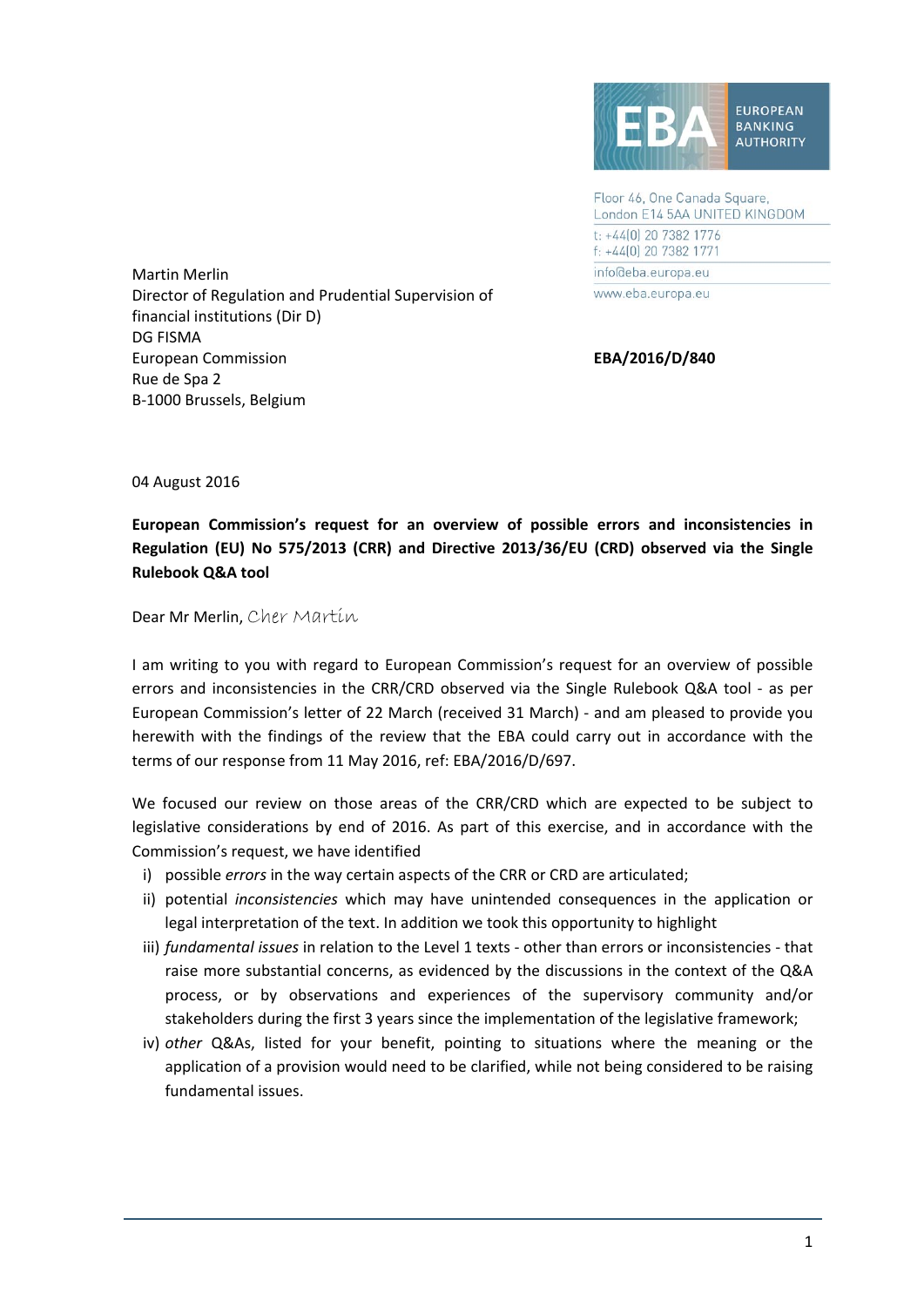

All in all it can be observed that, after 3 years of implementation, there are very few errors or inconsistencies identified by supervisors and practitioners that prompted a question in the Single Rule Book Q&A tool – only about ten cases out of around 300 questions considered. Another 25 issues raised via the tool would now deserve attention in view of changes to be introduced in the CRR‐CRD. Significantly, the rest of the Q&As, i.e. around 90% of the questions, seems to reflect the usual implementation issues that competent authorities encounter in their day‐to‐day supervision, where the interactive tool is providing its full role.

While the review highlights the provisions to be considered as part of the CRR‐CRD review it does not propose detailed recommendations as to how exactly any possible or necessary changes to the legislative texts would have to be followed-up, even if the answer published provides in essence the content regarding the way forward as agreed by the supervisory community.

In our review we have scrutinised issues of consistent and effective application of the regulatory framework (category 2), as well as issues that go beyond, i.e. issues of legal interpretation (category 1), which are answered by a Directorate–General of the Commission. We also take this opportunity to highlight the need to address, as part of the CRR‐CRD review, any outstanding interpretation issues in the hands of the EU Commission. These 'legacy' issues will then be removed from the tool with reference to the upcoming CRR‐CRD review.

I am pleased to therefore attach the report emanating from such review, with the relevant annexes, for which EBA staff stands ready to discuss these matters further.

Finally, I also take this opportunity to recall that, in the more general context of the CRR review, we would appreciate receiving your feedback on the Commission's intention to factor into the ongoing CRR review technical advices previously delivered by the EBA, as pointed out in the above referred letter dated 11 May 2016.

Yours sincerely

ノー

Isabelle Vaillant Director Regulations

CC: Dominique Thienpont, DG FISMA, Legal Counselor to Director D Klaus Wiedner, DG FISMA, Head of Unit D1 Kai Spitzer, DG FISMA, Deputy Head of Unit D1 Valeria Miceli, DG FISMA

Encl: Appendix (with twelve separate annexes covering the different areas reviewed)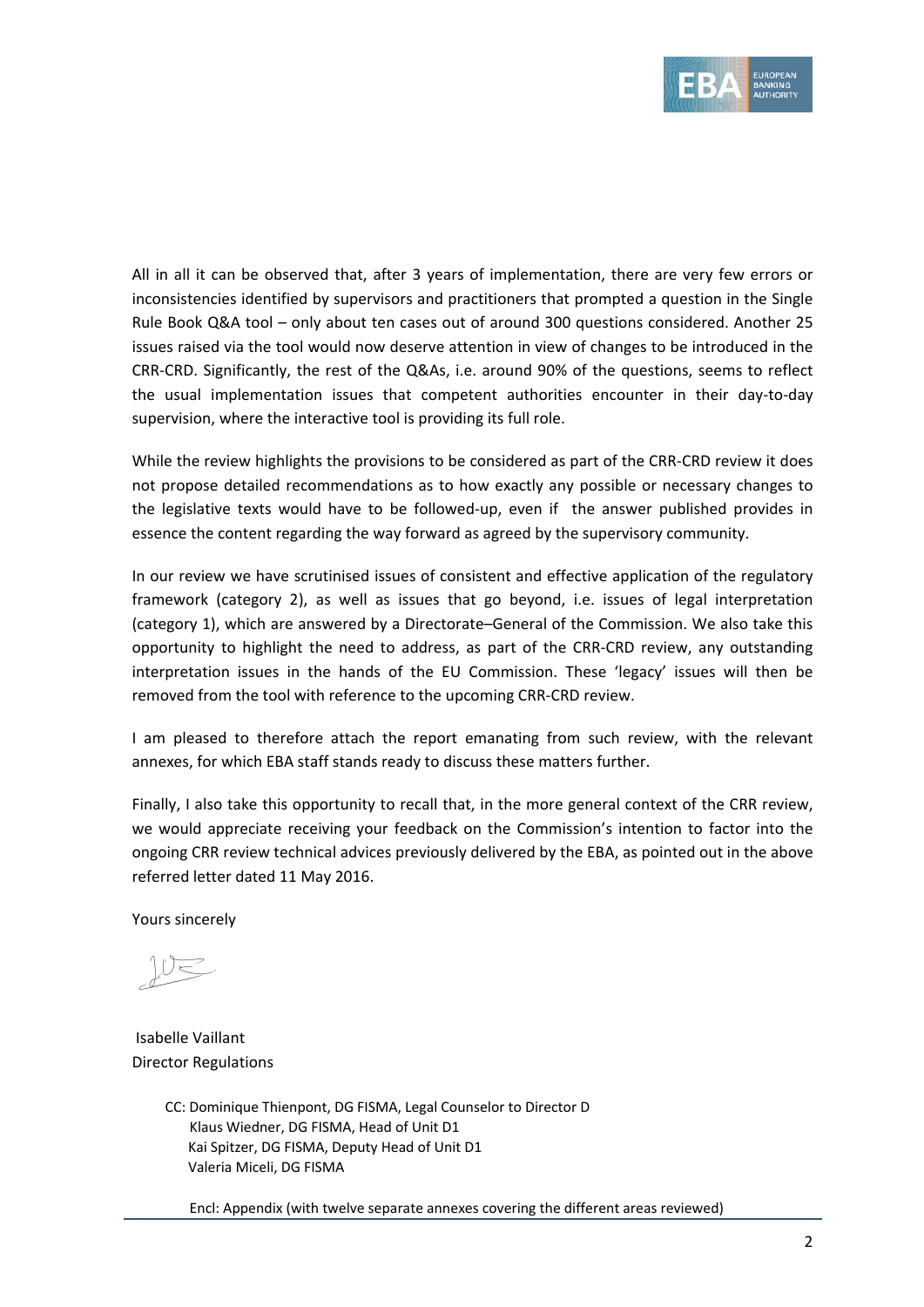

#### **Appendix ‐ Coverage and findings of the EBA Q&A review**

#### Objectives and classification:

- 1. The objectives of the Q&A review were to identify errors, inconsistencies and issues from the Level 1 texts as per the following classification:
	- possible errors in the way certain aspects of the CRR or CRD are articulated;
	- potential inconsistencies (e.g. due to incongruent references across provisions) which may have unintended consequences in the application or legal interpretation of the text;
	- fundamental issues that raise more substantial concerns, as evidenced by the discussions in the context of the Q&A process or by observations and experiences with regard to Q&As as a result of exchanges with NCAs and/or stakeholders; many of these are still outstanding.

#### Coverage:

2. The review covered all final Q&As relating to most areas of the CRD and CRD. Areas that have been covered in this stage of the review include the following (and Q&As have been grouped in separate files by topic):

#### CRD:

- Country-by-country reporting,
- Governance and Remuneration,
- Pillar 2 and buffers,
- **•** Other issues

CRR:

- **-** Own funds.
- **Market risk, including trading book, counterparty credit risk**<sup>1</sup> and CCPs,
- **•** Operational risk,
- **E** Liquidity risk (including Delegated Act),
- **EXEC** Leverage ratio (including Delegated Act),
- **Large exposures,**

<u> Andreas Andreas Andreas Andreas Andreas Andreas Andreas Andreas Andreas Andreas Andreas Andreas Andreas Andr</u>

- **Disclosures.**
- **-** Other issues
- 3. Other areas (including credit risk, securitisation and other areas still under review or consultation) would be covered in a second round, presumably in 2017, in accordance with the phased approach retained by the Commission.

 $1$  IMM-related Q&As have been included in the report for completeness, as there are some interactions with the SA-CCR, which is currently under review, and since it is not certain that the existing SA methods will be deleted. Q&As on CVAs on the other hand are not part of the scope, to the extent that this areas is currently still under consultation at the level of the Basel Committee.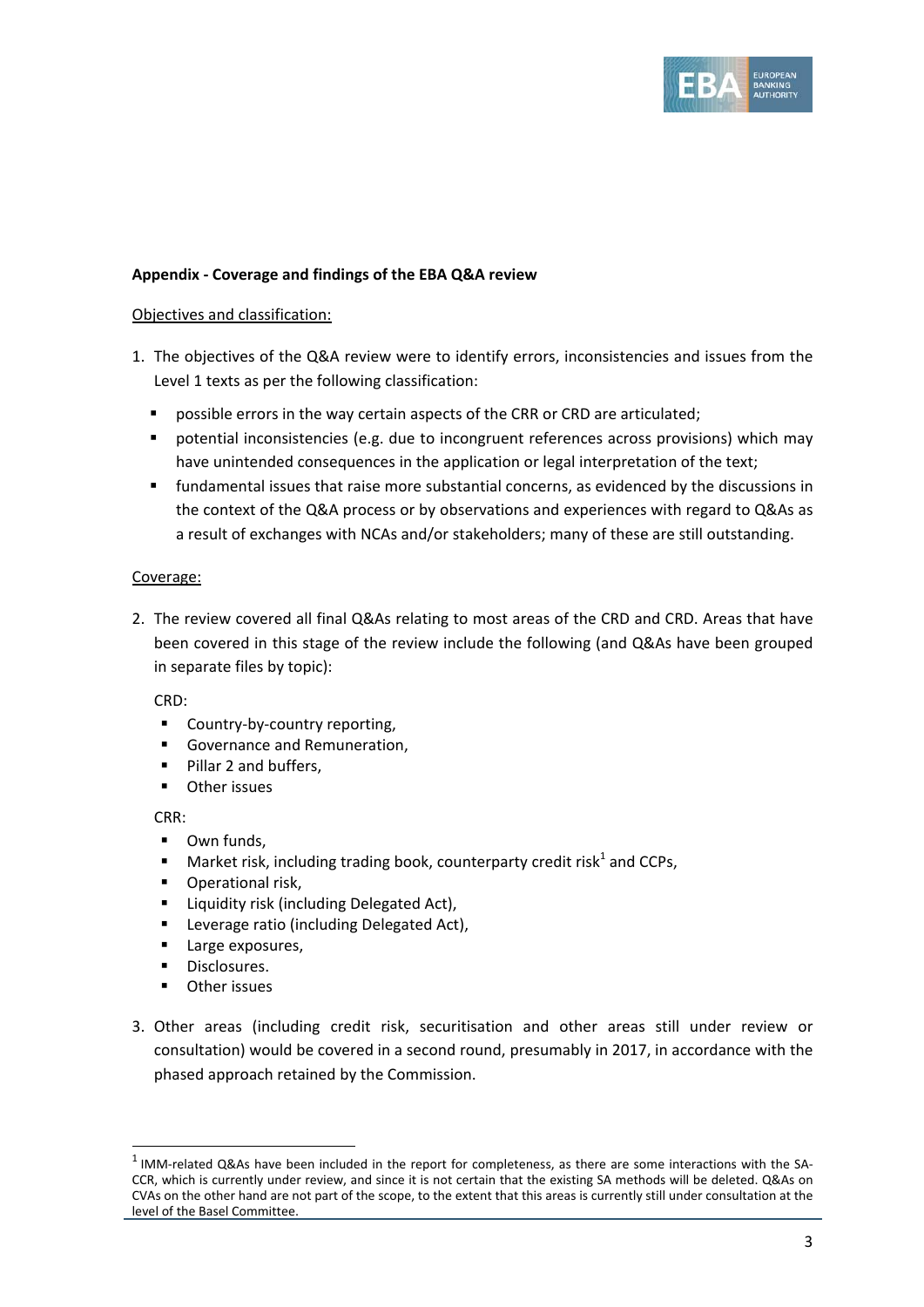

- 4. The review covers Q&As on delegated acts, delegated regulations (RTS and ITS) or guidelines developed by the EBA. In many instances the review of Q&As related to these deliverables revealed that these are not relevant for the CRR‐CRD review – which is reflected in their classification as 'Other'.
- 5. Colour coding has been used in the attachments to facilitate visual identification of the Q&As falling into one of the three classifications under point 1 (above): **Error / inconsistency / fundamental issue / Other.** Q&As related to transitional arrangements have also been included and highlighted, except where they are not deemed relevant anymore (i.e. where the transition period is due to elapse before the revised CRR/CRD are expected to be adopted).
- 6. An overview of the number of Q&As covered, by topic, is included in the table below:

| CRD                                |      |                          |
|------------------------------------|------|--------------------------|
| Topic*                             | Q&As | of which                 |
|                                    |      | interpretation issues ** |
| Country-by-country reporting       | h    |                          |
| Remuneration / Governance          | 16   |                          |
| Pillar 2 and buffer related issues |      |                          |
| Other topics                       |      |                          |
| <b>Total Q&amp;As reviewed</b>     | 34   |                          |

\* Q&As on transitional arrangements ‐ where relevant ‐ are included in the CRD topic file they relate to. \*\* So-called category 1 Q&As referred to in the cover letter.

| <b>CRR</b>                                  |      |                                      |
|---------------------------------------------|------|--------------------------------------|
| Topic*                                      | Q&As | of which<br>interpretation issues ** |
| Part Two - Own funds                        | 83   | 18                                   |
| Part Three - Market Risk (incl CCR and CCP) | 45   | 10                                   |
| Part Three - Operational risk               | 3    | $\overline{2}$                       |
| Part Four - Large exposures                 | 21   | 4                                    |
| Part Six - Liquidity                        | 68   | 15                                   |
| Part Seven - Leverage ratio                 | 11   | $\overline{2}$                       |
| Part Eight - Disclosures                    | 6    |                                      |
| Other topics                                | 20   | 10                                   |
| <b>Total Q&amp;As reviewed</b>              | 257  | 61                                   |

\* Q&As on transitional arrangements ‐ where relevant ‐ are including in the CRR topic file they relate to.

\*\* So-called category 1 Q&As referred to in the cover letter.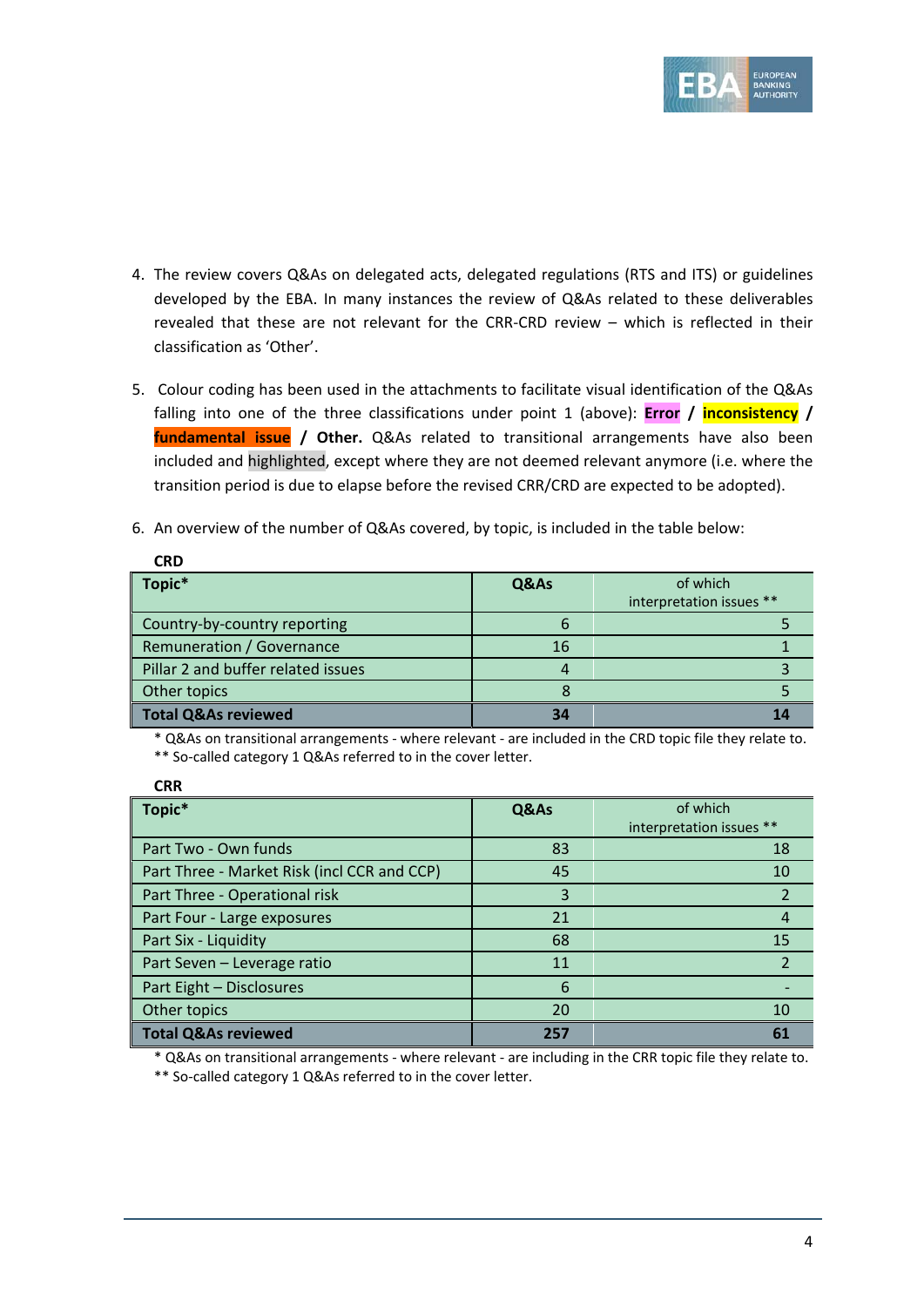

## Findings:

**CRD** 

## *General findings*

7. An overview of the number of Q&As falling into the categories under point 1, grouped by Level 1 text and therein by topics, is included in the tables below:

| <b>Topic</b>                       | Q&As | <b>Errors</b> | Inconsist. Fundamental | <b>Other</b> |
|------------------------------------|------|---------------|------------------------|--------------|
| Country-by-country reporting       |      |               |                        |              |
| Remuneration / Governance          | 16   |               |                        |              |
| Pillar 2 and buffer-related issues |      |               |                        |              |
| Other topics                       |      |               |                        |              |
| <b>Total Q&amp;As reviewed</b>     |      |               |                        |              |

| .,<br>w<br>×<br>.,<br>- |
|-------------------------|
|-------------------------|

| <b>Topic</b>                        | Q&As | <b>Errors</b> |                          | Inconsist. Fundamental | <b>Other</b> |
|-------------------------------------|------|---------------|--------------------------|------------------------|--------------|
| Part Two - Own funds                | 83   |               |                          | 14                     | 68           |
| Part Three - Market Risk (incl CCP) | 45   |               |                          |                        | 42           |
| Part Three - Operational risk       | 3    |               |                          |                        |              |
| Part Four - Large exposures         | 21   |               |                          |                        | 16           |
| Part Six - Liquidity                | 68   |               | $\overline{\phantom{0}}$ |                        | 64           |
| Part Seven - Leverage               | 11   |               |                          |                        |              |
| Part Eight - Disclosures            | 6    |               |                          |                        | 6            |
| Other topics                        | 20   |               |                          |                        | 15           |
| <b>Total Q&amp;As reviewed</b>      | 257  |               |                          | 27                     | 221          |

- 8. The detailed review has been included in the files attached to this note and the Q&As falling under the classication under point 1 have been colour‐coded as described in point 5 for easier identification.
- 9. Some of the general findings to be highlighted include the following:
- The Q&A review did not identify any more than two errors in the Level 1 texts and they relate to the CRR.
- Seven cases of inconsistencies have been identified in the CRR, one each in areas of Own funds, Market risk, and Leverage, two in the context of Large exposures and Other topics. One additional inconsistency has been identified in the CRD in the area of governance.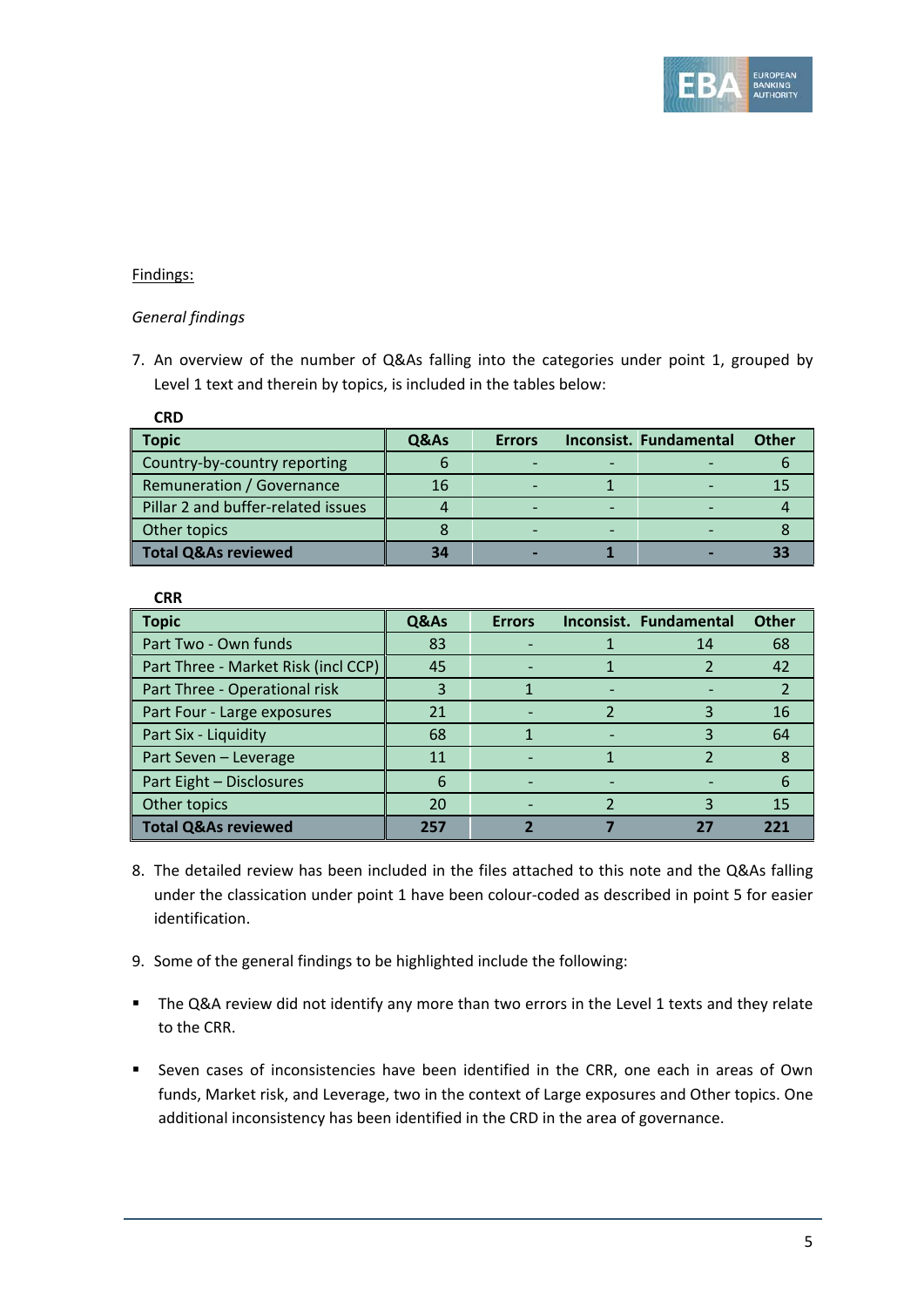

While in the CRD no fundamental issue has been identified in relation to final Q&As, in the CRR, most fundamental issues have been identified in the area of Own funds Q&As. Between two and three issues have been identified in the areas of Market risk, Large exposures, Liquidity risk and Leverage ratio. There are no significant issues arising from Level 2 texts, which reveals that this layer of regulation is well fitted for direct application as according to its purpose. For Q&As that are related to Delegated Acts (such as those on LCR and Leverage) the review only identifies a small number of issues, in particular in the context of the Leverage ratio, where a need for a change in the CRR arises. As regards the Q&As related to the Delegated Act on Liquidity it is expected that they will be addressed as part of the impending corrigendum. The Q&As in question have been included and identified for convenience. All in all, the Q&As stemming from Delegated Regulations (TS) and guidelines did not raise concerns other than usual implementation issues.

## *Specific findings*

# **CRD**

- Country by country reporting: The analysis did not identify any errors, inconsistencies or fundamental issue, but did reveal some issues that could or should be clarified in the Level 1 text. Given the proposal to extend this disclosure requirement to multinational enterprises (see link), the Commission may want to further consider the implications for these CRD requirements.
- Remuneration and Internal governance: The analysis identified one inconsistency issue in relation to Article 91(4)(b) CRD.
- Pillar 2 and buffer related issues: The review did not identify any errors, inconsistencies or fundamental issue, but did reveal some issues that could or should be clarified in the Level 1 text, such as Q&A 2460 on the applicability of Article 116 in case of banking group operating inside and outside of the EU, while the EU operations are under the supervision of one competent authority.
- Other CRD related Q&As: The analysis did not identify any errors, inconsistencies, fundamental issue or other issues to clarify.

## CRR

 Part Two – Own Funds: The analysis identified 14 fundamental issues and one possible inconsistency. Some of these issues relate to definitions, others relate to the treatment of share premiums, the possibility to repurchase, cancel or repay own funds items, the eligibility of minority interests and the treatment of market making to name but a few. In some areas it was noted that although no error in the Level 1 text was detected an overall review of the issues raised in the Q&As would be beneficiary (e.g. minority interests).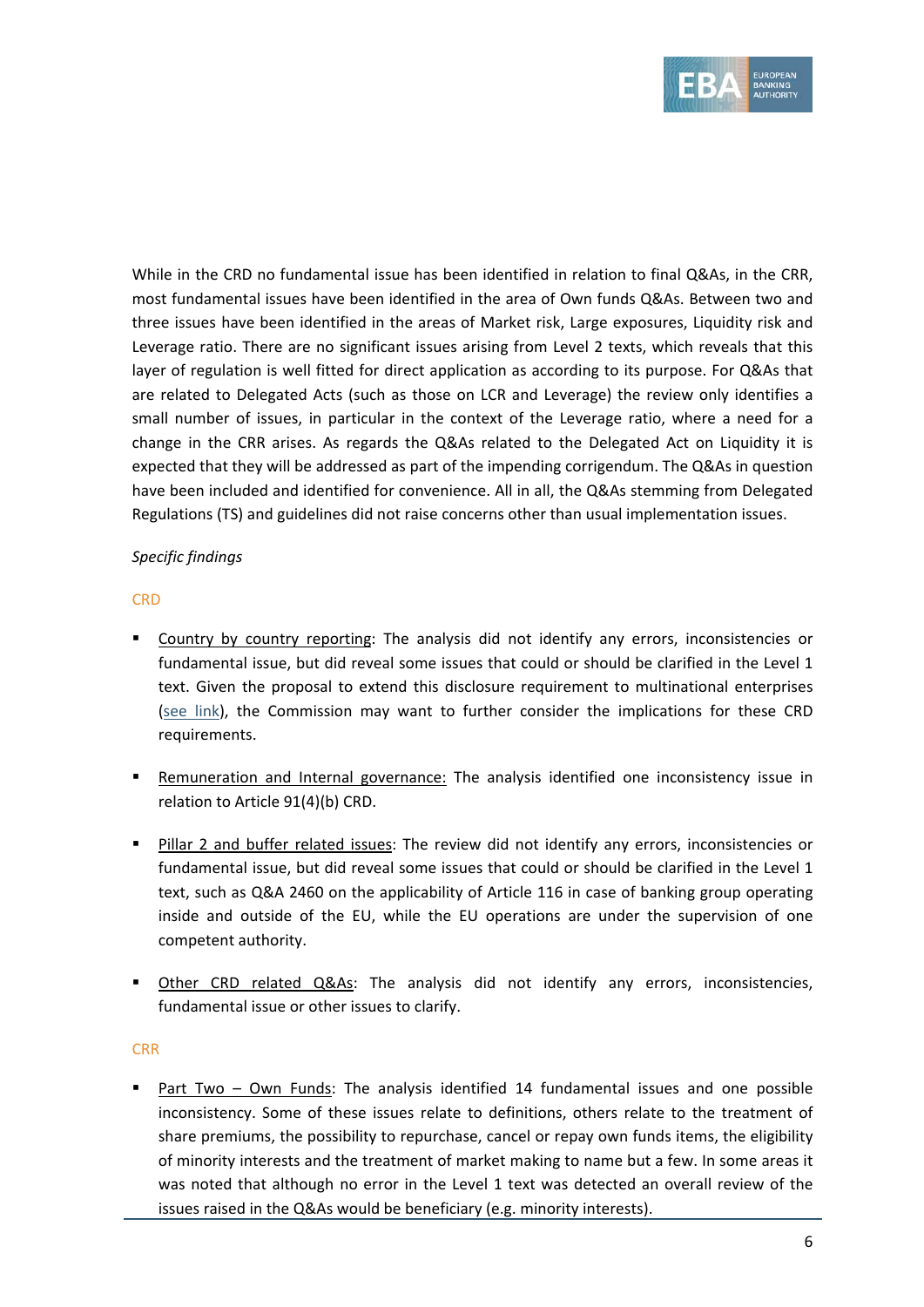

Further to note that there are a significant number of transitional issues which are presumably irrelevant at the time the revised CRR enters into effect but which should be considered when drafting e.g. new grandfathering rules.

 Part Three – Market Risk (including CCP): The analysis identified two fundamental issues which should be clarified in the revised CRR: one is raising the issue of the status of CCPs under the CRR, the other relates to potential future exposure add-ons for written options. In addition a possible inconsistency and a number of other varied but less significant issues identified could or should be clarified in the Level 1 text.

IMM-related Q&As have been included in the report for completeness, as there are interactions with the SA‐CCR, which is currently under review, and since it is not certain that the existing SA methods will be deleted. It is noteworthy in this context that the upcoming reports that the EBA is in the process of preparing in response to the relevant Calls for Advice – here CCR and FRTB – will further develop (where relevant) on issues identified as part of the Q&A review. To note that Q&As on prudent valuation are covered under 'CRR ‐ Other topics'.

- Part Three Operational Risk: The analysis identified one error (already to be corrected per corrigendum).
- Part Four Large exposures: The analysis identified three fundamental and two inconsistency issues. Among the fundamental issues a definition of 'unregulated financial entity' seems important. Inconsistency issues relate to the criteria for reducing the value of an exposure secured by commercial immovable property, and the treatment of exposures fully excluded from own funds.
- Part Six ‐ Liquidity risk. Three fundamental issues have been identified, one of which is related to the definition of the perimeter of consolidation, one to the reporting of significant currencies and one to the reporting on Stable Funding. One error has been identified in relation to Article 415 (2) of the CRR.

Many additional details were already specified in the LCR Delegated Act (DA). In addition the corrigendum of the LCR DA, which is foreseen for after the summer, is expected to clarify several issues related to the current DA. Hence the focus here is limited to issues where it would make sense to update the CRR, and not the DA. Many of these latter issues are definition issues, stemming from Q&As assigned as Category 1 Q&As. In addition a number of other issues identified in Q&As could or should be clarified in the Level 1 text.